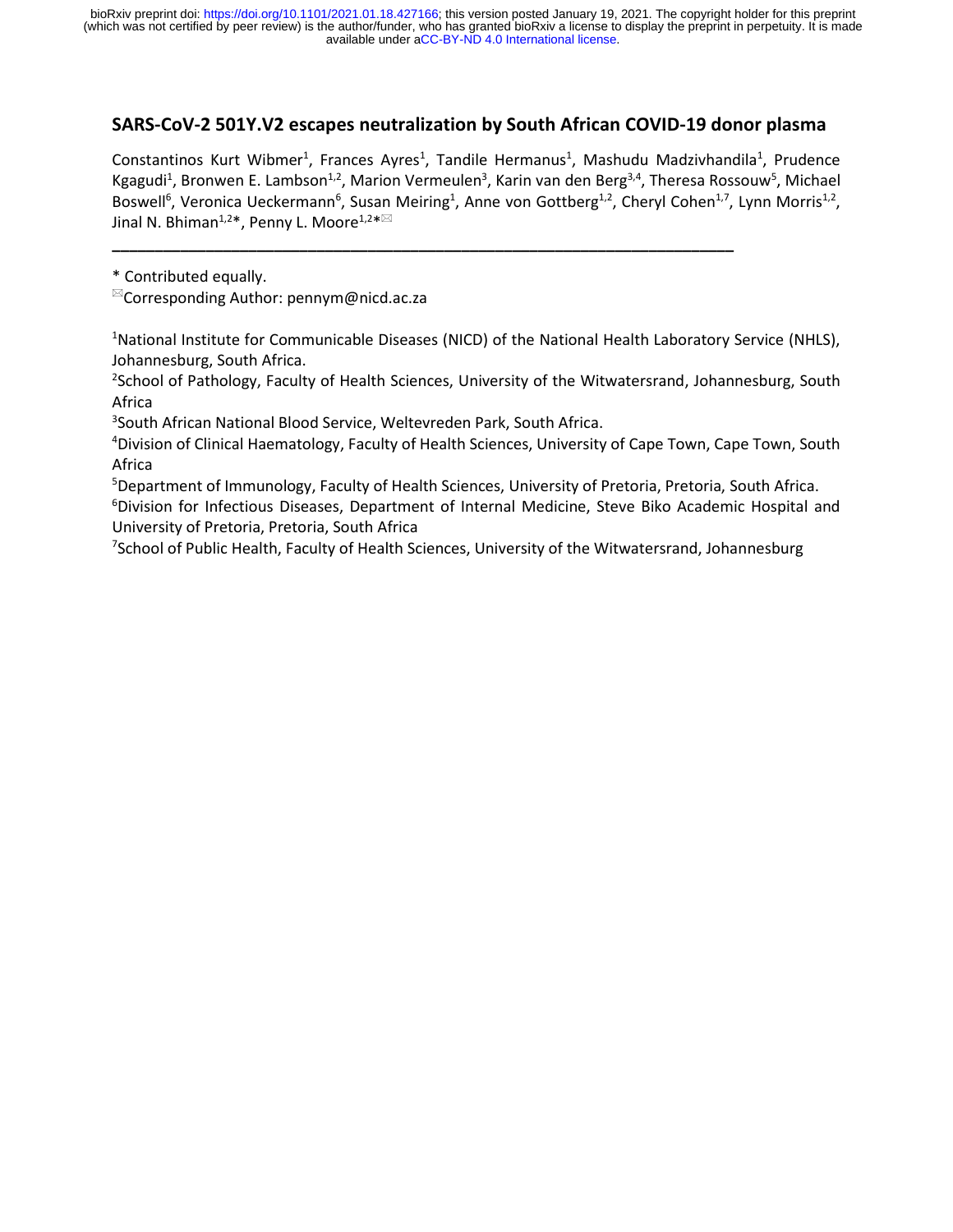#### **Abstract**

SARS-CoV-2 501Y.V2, a novel lineage of the coronavirus causing COVID-19, contains multiple mutations within two immunodominant domains of the spike protein. Here we show that this lineage exhibits complete escape from three classes of therapeutically relevant monoclonal antibodies. Furthermore 501Y.V2 shows substantial or complete escape from neutralizing antibodies in COVID-19 convalescent plasma. These data highlight the prospect of reinfection with antigenically distinct variants and may foreshadow reduced efficacy of current spike-based vaccines.

**Keywords**: SARS-CoV-2 501Y.V2, COVID-19, Neutralization Escape, Monoclonal Antibodies, Reinfection,

Vaccine Efficacy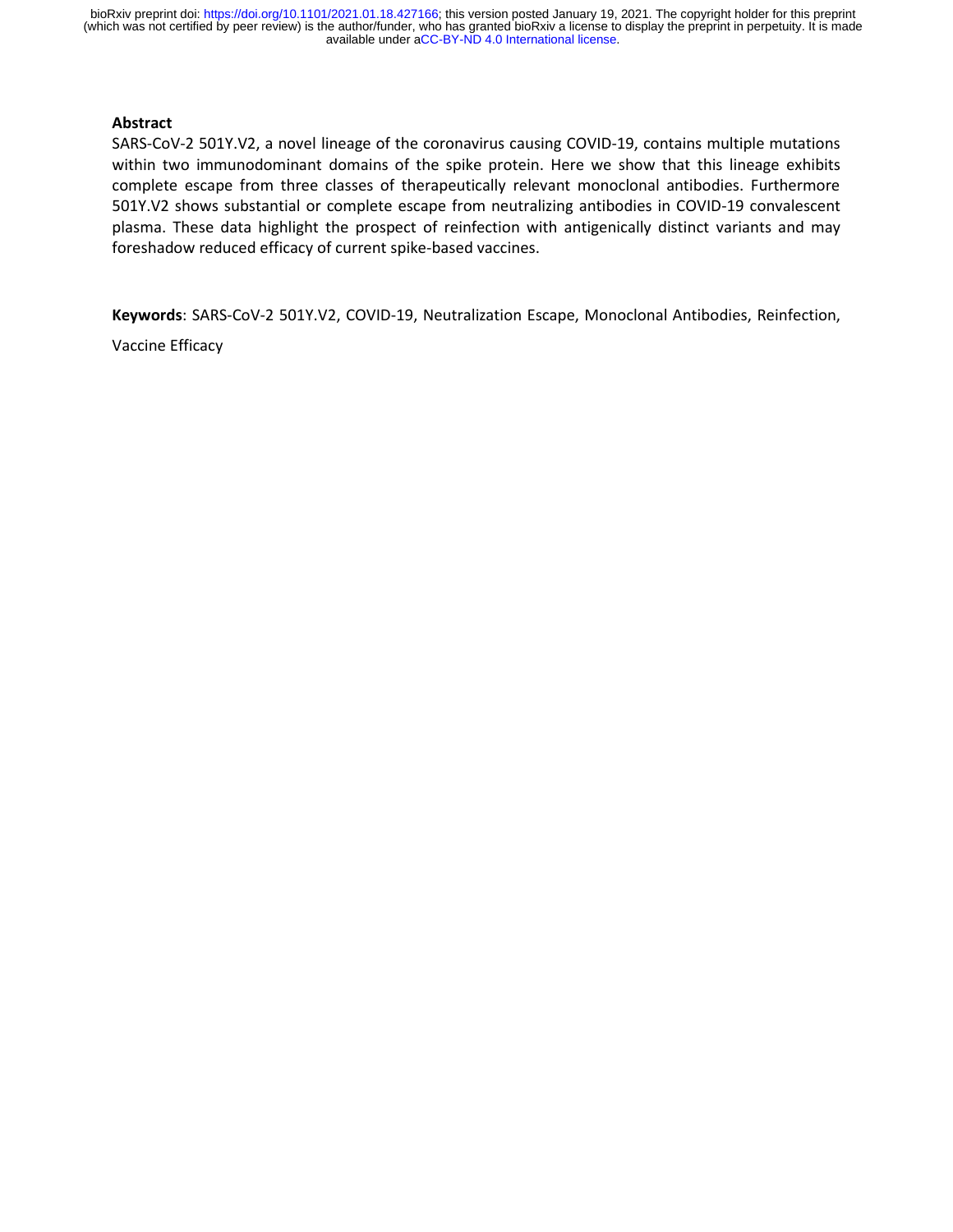#### **Introduction**

Severe acute respiratory syndrome coronavirus 2 (SARS-CoV-2), the virus that causes coronavirus disease 2019 (COVID-19), has resulted in substantial morbidity and mortality worldwide<sup>1,2</sup>. Infected individuals develop neutralizing antibodies that can persist for months<sup>3-5</sup>. Neutralizing antibodies are considered the primary correlate of protection against reinfection for most vaccines, including SARS-CoV-2<sup>6,7</sup>, and are being actively pursued as therapeutics<sup>8,9</sup>.

The SARS-CoV-2 receptor binding domain (RBD) is the dominant target of the neutralizing response during infection<sup>7,10-13</sup>. Consequently, the overwhelming majority of monoclonal neutralizing antibodies isolated thus far from infected individuals, immunoglobulin libraries, or immunized animal models, target this region<sup>10,11,13,14</sup>. These antibodies can be broadly divided into four main classes<sup>15</sup>, of which class 1 and class 2 antibodies target site  $1^{10}$  epitopes that overlap with the angiotensin converting enzyme 2 (ACE2) receptor binding site. Class 1 antibodies are most frequently elicited by SARS-CoV-2 infection and are comprised almost entirely of immunoglobulin V-gene (VH3-53/66) germline restricted antibodies, forming a multidonor class with highly similar epitopes only accessible in the RBD 'up' conformation<sup>11,15,16</sup>. Class 2 antibodies also bind to site  $1^{10,15}$ , but can bind to both RBD 'up' and RBD 'down' conformations of spike. Although they can use a more diverse VH-gene pool, class 2 antibodies include VH1-2 germline restricted antibodies that form a second commonly elicited multi-donor class of public antibodies<sup>17</sup>. The RBD is also the target of several nanobodies/sybodies that are being considered for clinical development<sup>18,19</sup>.

After the RBD, the N-terminal domain (NTD) of spike is the next most frequently targeted by neutralizing antibodies, and several potent monoclonal antibodies to this region also being considered for clinical development<sup>20-22</sup>. Remarkably, despite being derived from diverse VH-genes, almost all these antibodies target a single immunodominant site on NTD, involving the N1-loop (NTD N-terminus), N3-loop (supersite β-hairpin), and N5-loop (supersite loop). A subset of these antibodies also forms a third multi-donor class, with a common VH1-24 germline restricted mode of spike recognition.

We, and others, recently described the emergence of a new SARS-CoV-2 lineage in South Africa, 501Y.V2, that included nine changes in the spike protein. These can be divided into two subsets, one cluster in NTD that includes four substitutions and a deletion (L18F, D80A, D215G, Δ242-244, and R246I), and another cluster of three substitutions in RBD (K417N, E484K, and N501Y). Although the 501Y change has been associated with increased transmissibility, rather than immune pressure, the accumulation of mutations specifically within these two immunodominant regions of spike is highly suggestive of escape from neutralization. Indeed, mutations at 484 have been shown to reduce neutralization sensitivity<sup>23,24</sup>. Furthermore, mutations in these same regions have also been described in a new variant, which has recently emerged independently in Brazil<sup>25</sup>. Lastly, variants in the UK and USA, albeit with fewer potential antibody escape mutations have also been described, suggesting the global emergence of new SARS-CoV-2 variants<sup>26</sup>.

Here we show that spike mutations in the 501Y.V2 lineage confer neutralization escape from multiple classes of SARS-CoV-2 directed monoclonal antibodies. Furthermore, we observe significantly increased neutralization resistance of 501Y.V2 to plasma from individuals previously infected with SARS-CoV-2, with implications for both rates of re-infection, and vaccine effectiveness.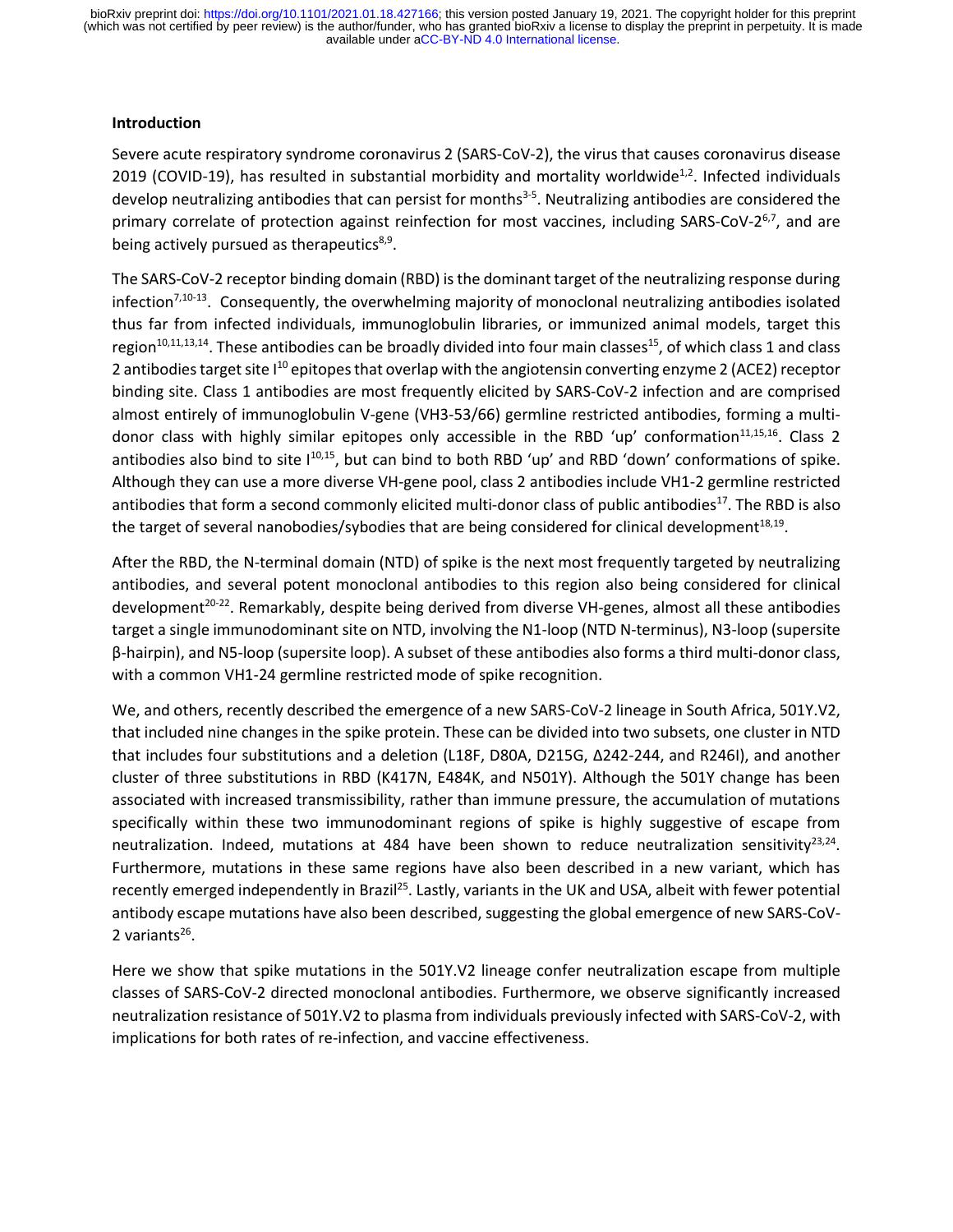### **Results**

**The SARS-CoV-2 501Y.V2 lineage escapes monoclonal antibodies to dominant RBD epitopes.** To evaluate the impact of 501Y.V2 spike amino acid changes on commonly elicited neutralizing specificities, we first assessed neutralization sensitivity of the 501Y.V2 lineage to monoclonal antibodies. An analysis of twelve class I antibody structures revealed their epitopes to be centred on spike residue K417 (Fig.1a), which is one of three mutations in the RBD of the 501Y.V2 lineage. Class 1 antibodies buried between 60-100% of the K417 side chain accessible surface area in their paratopes and included key hydrogen bonds at this site (Fig.1b). Three representative class 1 antibodies, CA1, LyCoV016 (also known as CB6 or JS016), and CC12.1, were assessed by ELISA for binding to the RBD of both the original and 501Y.V2 lineages. All three antibodies achieved saturated binding to the original lineage but were unable to bind 501Y.V2 RBD at 10 μg/mL (Fig.1c). Similarly, when assessed in a lentivirus-pseudotyped SARS-CoV-2 neutralization assay, all three antibodies potently neutralized the original lineage, but were unable to neutralize the 501Y.V2 variant (at 25 μg/mL), confirming dependence on the K417 residue (Fig.1d).

An analysis of eight class 2 antibodies and five nanobodies/sybodies to this site, revealed key interactions with spike residue E484 which buried between 75%-100% of its side chain accessible surface area in their paratopes, and formed critical hydrogen bonds or charged interactions at this site (Fig.1e). As with the class 1 antibodies, three representative class 2 antibodies (BD23, C119, and P2B-2F6) failed to bind to 501Y.V2 RBD (Fig.1f) and were unable to neutralize the 501Y.V2 pseudovirus (Fig.1g). These data add to growing evidence implicating E484K (found in 501Y.V2) in escape from a broad array of class 2 antibodies. Thus, the SARS-CoV-2 501Y.V2 lineage has effectively escaped two major classes of neutralizing antibodies targeting an immunodominant, highly antigenic site in the RBD of the spike protein.

**A three amino acid deletion in 501Y.V2 dramatically alters the antigenic landscape of a supersite in NTD.** In addition to changes in RBD, 501Y.V2 is also defined by several changes in the NTD. These include a three amino acid deletion in the N-terminus of a relatively large, solvent exposed loop in NTD variably defined as the N5-loop (residues 246-260)<sup>20,21</sup>, or the supersite loop (residues 245-264)<sup>22</sup>. An analysis of the monoclonal antibody 4A8-bound spike structure showed that roughly half (47%) of the neutralization interface with spike was buried in the N5-loop supersite (Fig.1h). 4A8 is part of the VH1-24 restricted class of NTD neutralizing antibodies, with a common mode of recognition involving key CDR-H1 mediated interactions with N5-loop residue R246<sup>20</sup>. Strikingly, most NTD-directed neutralizing antibodies to SARS-CoV-2 recognize epitopes that incorporate the N5-loop supersite and interact with key residues R246 or D253 (Fig.1i). Modelling the 501Y.V2 N5-loop onto the 4A8-bound spike structure revealed an apical loop displacement of at least 8Å away from the 4A8 paratope (Fig.1j). In addition, the deletion would shift position R246 three amino acids earlier in the registry, bringing it into proximity with R102 and creating a potential clash that would locally disrupt the N5-loop conformation and shift it even further from the 4A8 paratope. When assessed in ELISA, 4A8 was unable to bind to recombinant 501Y.V2 NTD at the highest concentration tested, suggesting that 501Y.V2 effectively escapes antibodies to the N5-loop supersite (Fig.1k).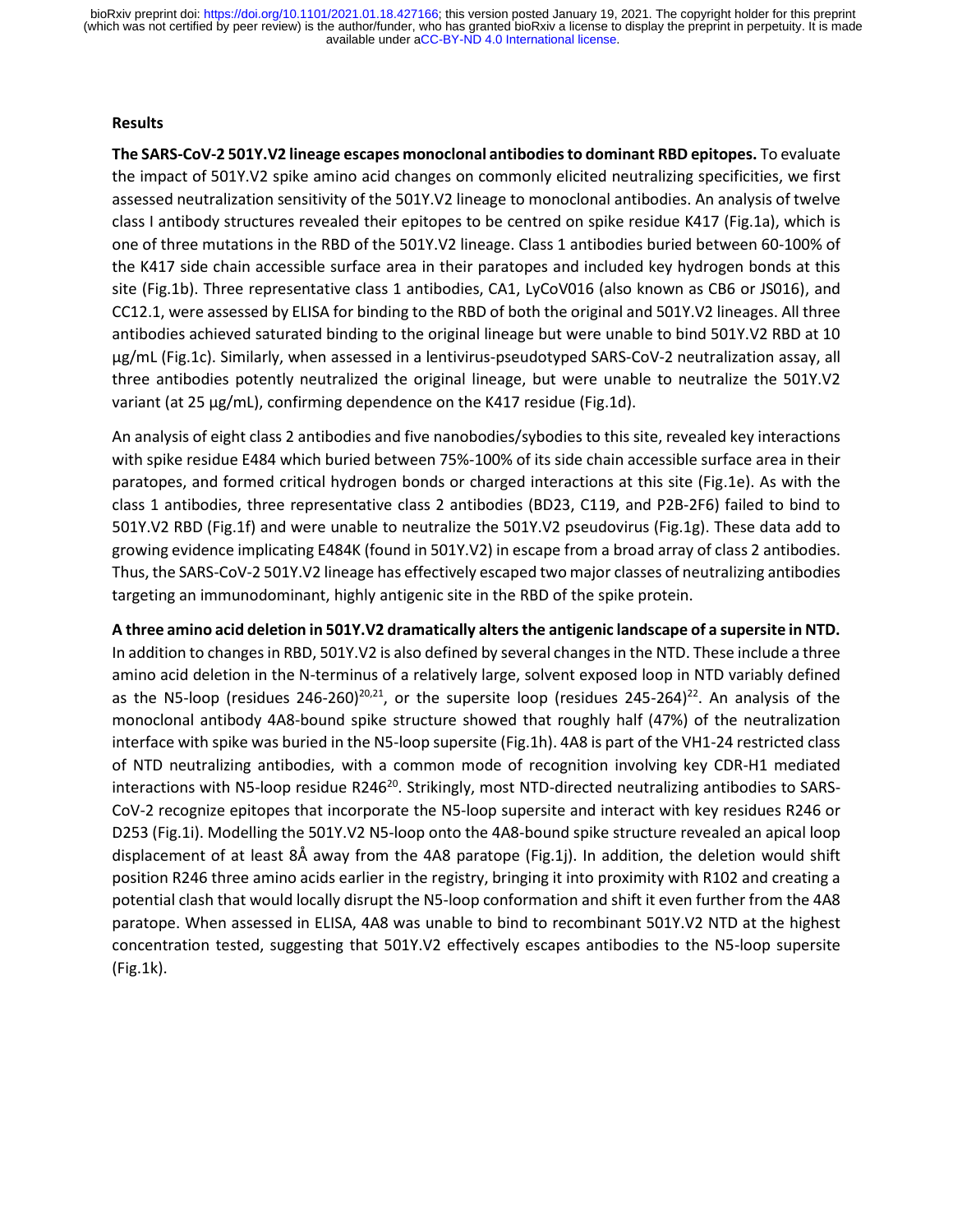

**Fig.1**|**SARS-CoV-2 501Y.V2 is resistant to monoclonal antibodies to both RBD and NTD a.** A structure of the SARS-CoV-2 RBD is shown in yellow cartoon view, modelled in complex with a representative neutralizing antibody from class 1 (CV30) and class 2 (C104). The VH domains of the representative class 1 antibody are shown in translucent green surface view, while those of the class 2 antibody are shown in translucent purple. The side chains of residues K417, E484, and N501 are indicated with arrows. **b.** A plot showing the percentage of accessible surface area for the RBD K417 side chain (x-axis) that is buried in the paratopes of several class 1 neutralizing antibodies (listed on the y-axis). VH3-53/66 antibodies are separated below the horizontal line. **c.** ELISA binding curves for antibodies CA1, LyCoV016, and CC12.1 to the original RBD (black) or the 501Y.V2 RBD (red). **d.** Neutralization curves for the same antibodies shown in c, against the original virus (black), 501Y.V2 (red), or a chimeric construct that includes only the RBD mutations K417N, E484K, and N501Y (maroon). **e.** Percentage of accessible surface area for the RBD E484 side chain (x-axis) that is buried within the paratopes of several class 2 neutralizing antibodies (listed on the y-axis). VH1-2 (top) or VH-diverse (middle) antibodies, and nanobodies (bottom) are separated with the horizontal lines. **f.** ELISA binding curves for antibodies BD23, C119, and P2B-2F6 to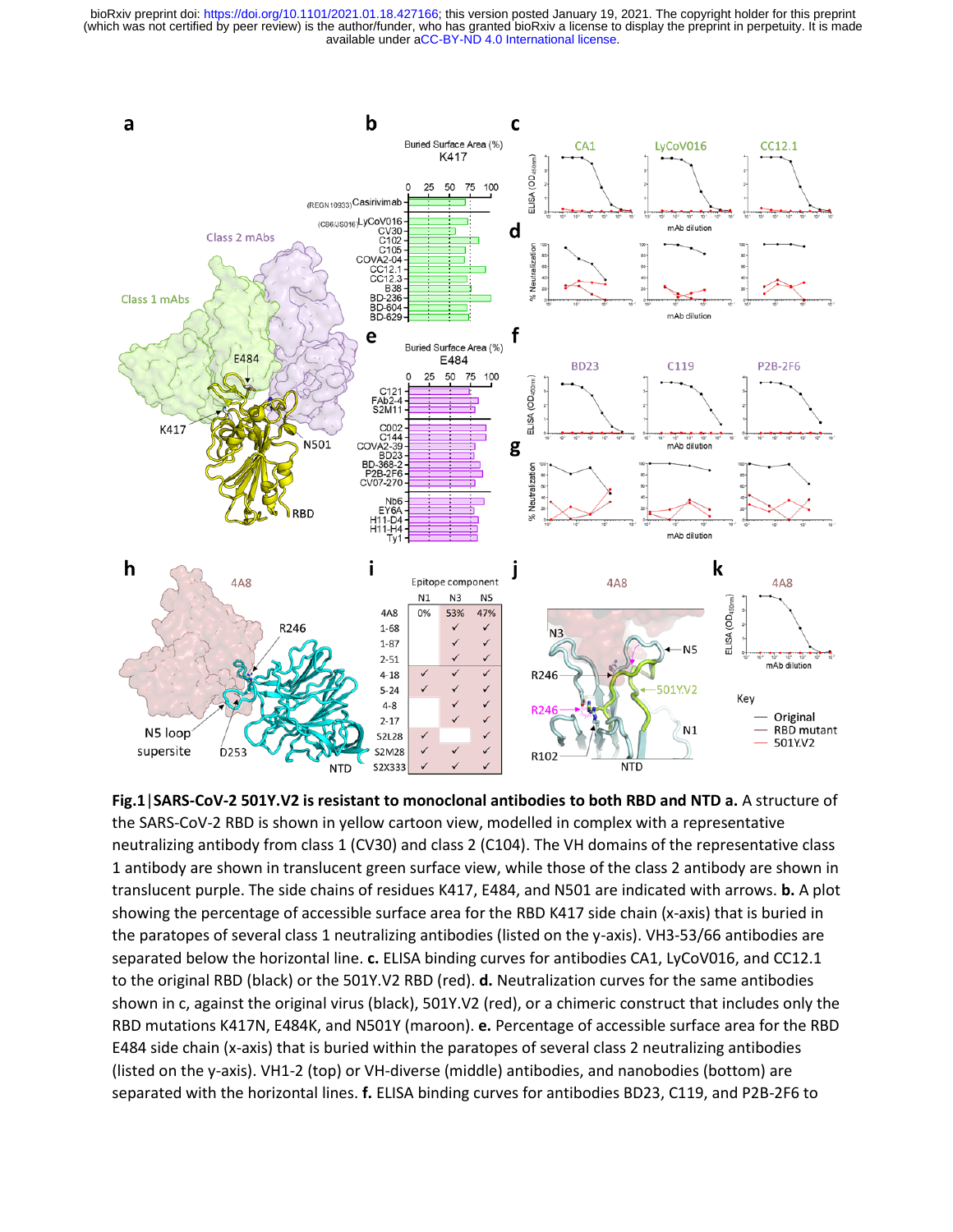the original RBD (black) or the 501Y.V2 RBD (red). **g.** Neutralization curves for the same antibodies shown in (f), against the original virus (black), 501Y.V2 (red), or the chimeric RBD construct (maroon). **h.** A structure of the SARS-CoV-2 NTD is shown in cyan cartoon view, modelled in complex with a VH1-24 neutralizing antibody 4A8 (shown in translucent maroon). The N5-loop supersite, and side chains of residues R246 and D253 are indicated with arrows. **i.** The relative percent contribution of NTD loops N1, N3, and N5 to the 4A8 epitope were calculated, and contributions for additional NTD-directed neutralizing antibodies are shown. **j.** Modelling of the 501Y.V2 Δ242-244 deletion (lime green cartoon view), in the context of the 4A8 epitope. NTD loops N1, N3, and N5 are shown and the position of R246 in the original NTD or 501Y.V2 NTD is labelled with black or pink, respectively. The minimum displacement for 501Y.V2 loop N5, and the accompanying clash with R102 are indicated with the pink arrows. **k.** ELISA binding curves for 4A8 to the original NTD (black) or the 501Y.V2 NTD (red).

**The SARS-CoV-2 501Y.V2 lineage shows high levels of resistance to convalescent plasma/sera.** We next sought to evaluate the effect of 501Y.V2 spike mutations on polyclonal plasma/sera derived from individuals infected with SARS-CoV-2, including individuals who were hospitalised for severe COVID-19. Samples were divided into two groups, half with higher titre neutralizing antibodies (22 of 44, ID<sub>50</sub> >400) and half with lower titres (22 of 44, 400 >  $D_{50}$  > 25) to the original SARS-CoV-2 D614G lineage (Fig.2a - left). Consistent with previous studies<sup>27</sup>, when stratified by disease severity, convalescent individuals who reported mild to moderate disease developed substantially lower neutralizing antibody titres (average ID<sub>50</sub> titre 488, n=30) than severely ill individuals from the hospitalized cohorts (average ID<sub>50</sub> titre 4212, n=14).

When these same samples were assessed against the 501Y.V2 virus, nearly half (21 of 44, 48%) had no detectable neutralization activity, with only three samples (7%) retaining titres of ID<sub>50</sub> >400 (Fig.2a - right). Notably, all three of these samples were obtained from individuals reporting severe disease who had some of the highest neutralization titres against the original virus. To define the location of dominant escape mutations, neutralization was also assessed against the RBD chimeric viral construct containing only three 501Y.V2 mutations (K417N, E484K, N501Y) (Fig.2a - middle). A substantial loss of neutralization was also observed against the RBD-only mutant, with 27% of the samples losing all activity against the RBD triple mutants, while only 23% retained higher titres of  $ID_{50} > 400$ . These data provide more evidence for the dominance of Class 1 and Class 2 neutralizing antibodies in polyclonal sera. However, the differences in neutralization between the RBD-only chimera and 501Y.V2 also highlight the contribution of 501Y.V2 NTD mutations (L18F, D80A, D215G, and Δ242-244) to neutralization escape. This was particularly evident in the higher titre samples, which retained an average titre of ID<sub>50</sub> 680 against the RBD-only mutant.

**Convalescent plasma/serum retains high levels of binding antibodies to 501Y.V2 RBD.** While neutralizing antibodies to SARS-CoV-2 are dominated by the specificities defined above, non-neutralizing antibodies are also elicited during SARS-CoV-2 infection<sup>10,12</sup>. To determine whether 501Y.V2 is still recognized by nonneutralizing antibodies, the binding of polyclonal sera (from Fig.2a) to a recombinant 501Y.V2 RBD+SBD1 protein and an RBD+SBD1 from the original lineage was assessed by ELISA (Fig.2b). These data revealed that binding of polyclonal plasma to 501Y.V2 RBD+SBD1 was only substantially affected in a minority of cases(14 of 44 with ≥five-fold reduction, 32%). Most of the convalescent plasma/serum suffered less than four-fold reductions in total binding activity (as measured by area under the curve), suggesting a considerable non-neutralizing antibody component are still able to bind the 501Y.V2 spike antigen.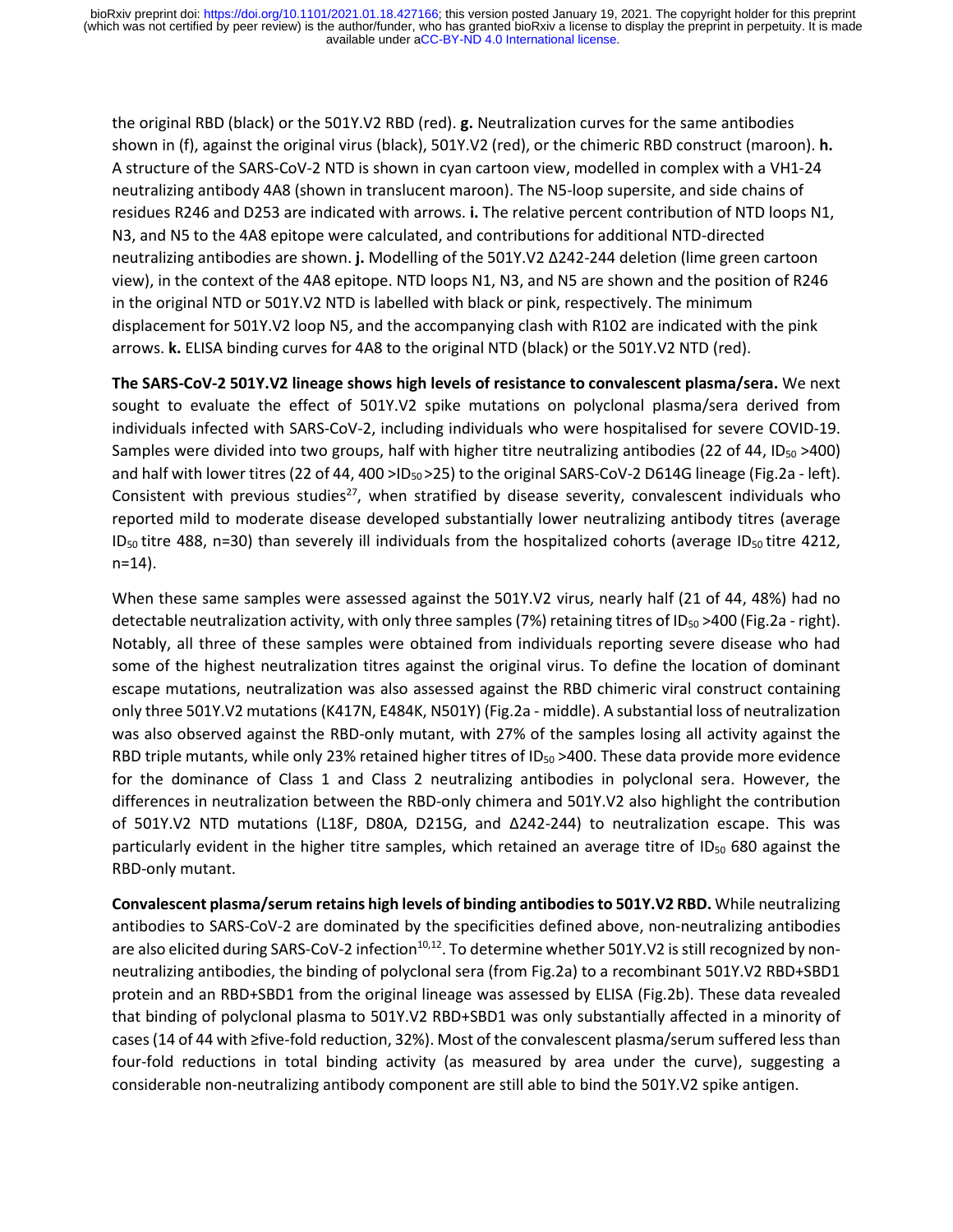

**Fig.2**|**SARS-CoV-2 501Y.V2 increased resistance to neutralization by convalescent plasma/serum. a.** Plasma/serum samples collected from SARS-CoV-2 infected individuals who were (n=14) or were not (n=30) hospitalized with COVID-19, ranked by titre against the original SARS-CoV-2 D614G lineage (left pie chart / column 1). Neutralization titre is coloured according to magnitude, where titres greater or lesser than 1:400 are coloured dark or light blue, respectively. Neutralization titre and fold decrease relative to the original lineage are shown for an RBD-only chimeric virus containing the K417N, E484K, and N501Y substitutions (middle pie chart / columns 2 and 3), and the 501Y.V2 lineage virus (right pie chart / column 4 and 5). Neutralization titres <1:25 are coloured red, while a complete knock out of neutralization activity is highlighted in black. **b.** Binding of plasma samples (from Fig.2a) against RBD+SBD1 (shown in yellow and olive cartoon view) from the original virus (column 1) or the 501Y.V2 lineage (column 2) and plotted as area under the curve. The fold reduction in AUC is shown in column 3.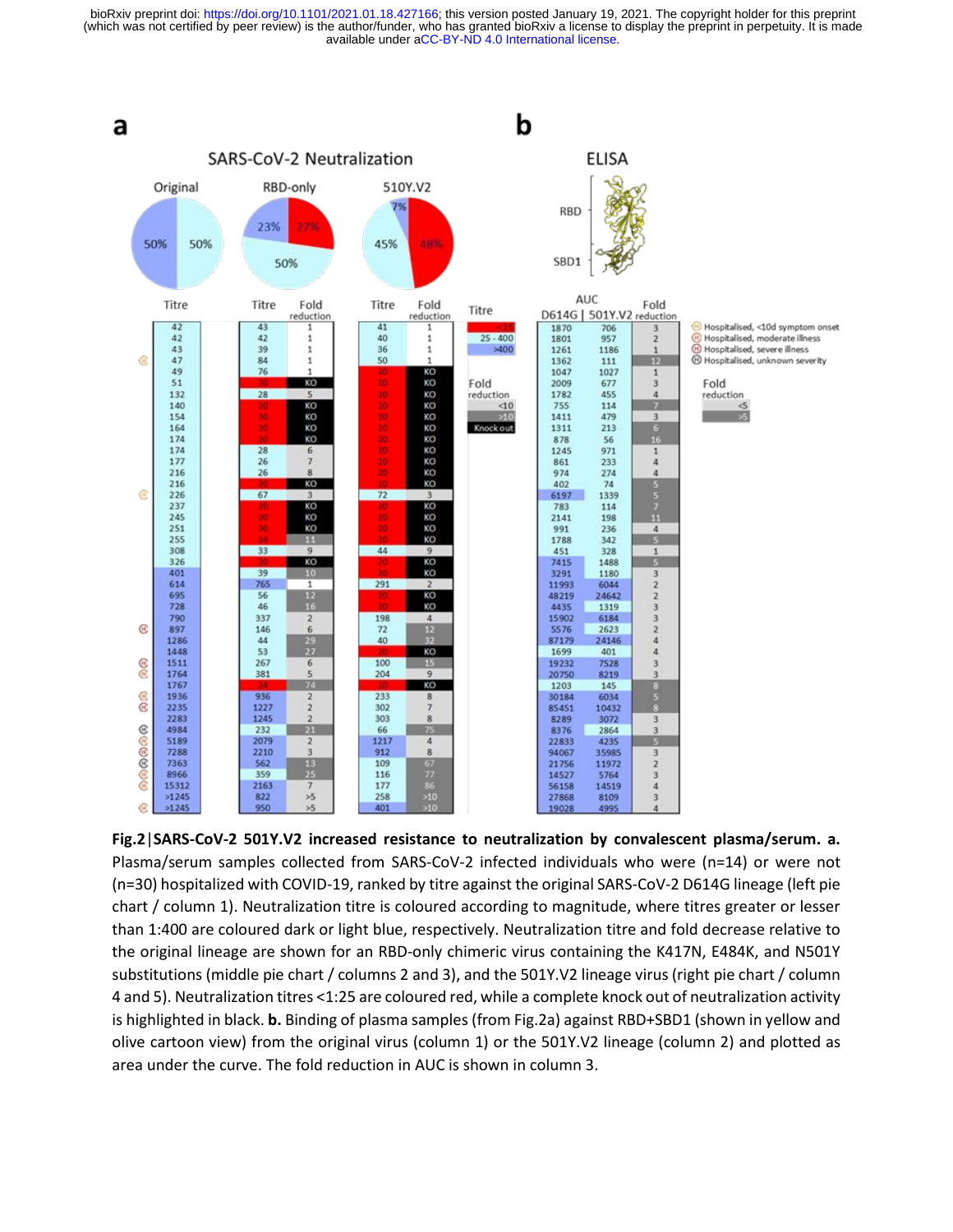#### **Discussion**

SARS-CoV-2, the virus responsible for the COVID-19 pandemic is evolving, with new lineages being reported all over the world. Amongst previous lineages, D614G was shown to have faster growth *in vitr*o, enhanced transmission in small animals, and has subsequently become globally dominant<sup>28-30</sup>. N501Y has been shown to increase affinity for the human ACE2 receptor, which together with the repeated and independent evolution of 501Y containing lineages<sup>25,26,31</sup>, strongly argues for enhanced transmissibility of these new variants. Here we show that the 501Y.V2 lineage, that contains nine spike mutations, and rapidly emerged in South Africa during the second half of 2020, is largely resistant to neutralizing antibodies elicited by infection with previously circulating lineages. This suggests that, despite the many people who have already been infected with SARS-CoV-2 globally and are presumed to have accumulated some level of immunity, new variants such as 501Y.V2 pose a significant re-infection risk.

While higher titres of neutralizing antibodies are common in hospitalized individuals, however most SARS-CoV-2 infected people develop moderate neutralization titres<sup>3-5</sup>. Therefore, the data herein suggest that most individuals infected with previous SARS-CoV-2 lineages will have minimal or no detectable neutralization activity against 501Y.V2. This dramatic effect on plasma neutralization can be explained by the dominance of RBD-directed neutralizing antibodies<sup>10,11,13</sup>. These data are supported by studies showing reduced plasma neutralization titres mediated by the E484K change alone<sup>23,24</sup>. Importantly, here we show that the K417N change also has a crucial role in viral escape, effectively abrogating neutralization by a well-defined, multi-donor class of VH3-53/66 germline restricted public antibodies that comprise some of the most common and potent neutralizing antibodies to SARS-CoV-2 $^{11,17}$ .

The marked loss of neutralization against 501Y.V2 compared to the RBD-only chimeric virus demonstrates the important role that mutations in the NTD play in mediating immune escape. While the L18F change (found in 501Y.V2) has previously been linked to neutralization resistance<sup>22</sup>, we also define an important role for a relatively small, three amino acid deletion in the 501Y.V2 NTD domain that completely disrupts a dominant public antibody response to the N5-loop supersite<sup>20-22</sup>. This deletion predominates among 501Y.V2 variants, and occurs either alone or with an R246I substitution that has also been shown to abrogate neutralization by several NTD-directed neutralizing antibodies $^{22}$ .

A recently identified lineage in Brazil also has changes at key positions shown here to affect neutralizing antibodies (417T, 484K in RBD and 18F, 20N in NTD - the last mutation adding a glycosylation sequon)<sup>25</sup>. Our data suggest that this lineage is also likely to exhibit significant levels of neutralization resistance, making both lineages of considerable public health concern. The independent emergence and subsequent selection for two distinct 501Y lineages with key mutations conferring neutralization resistance strongly argues for selection by neutralizing antibodies as the dominant driver for SARS-CoV-2 spike diversification. The relatively rapid acquisition of a comprehensive suite of neutralization escape mutations likely occurred because of the large number of commonly shared public antibodies (eg: VH3-53/66, VH1-2, VH1- 24) to both the RBD and NTD of spike, together with high levels of SARS-CoV-2 transmission around the world. The sporadic emergence of escape mutations in long-term viral shedders, including immunocompromised individuals, may also contribute to the emergence of neutralization resistant viruses<sup>32</sup>. Altogether, these data highlight the need for increased, ongoing surveillance and sequencing during the SARS-CoV-2 pandemic.

Crucially, it is from these same public antibody responses thatmany therapeutic strategies currently under development have been derived<sup>8,9,33</sup>. The overwhelming majority of monoclonal antibodies already on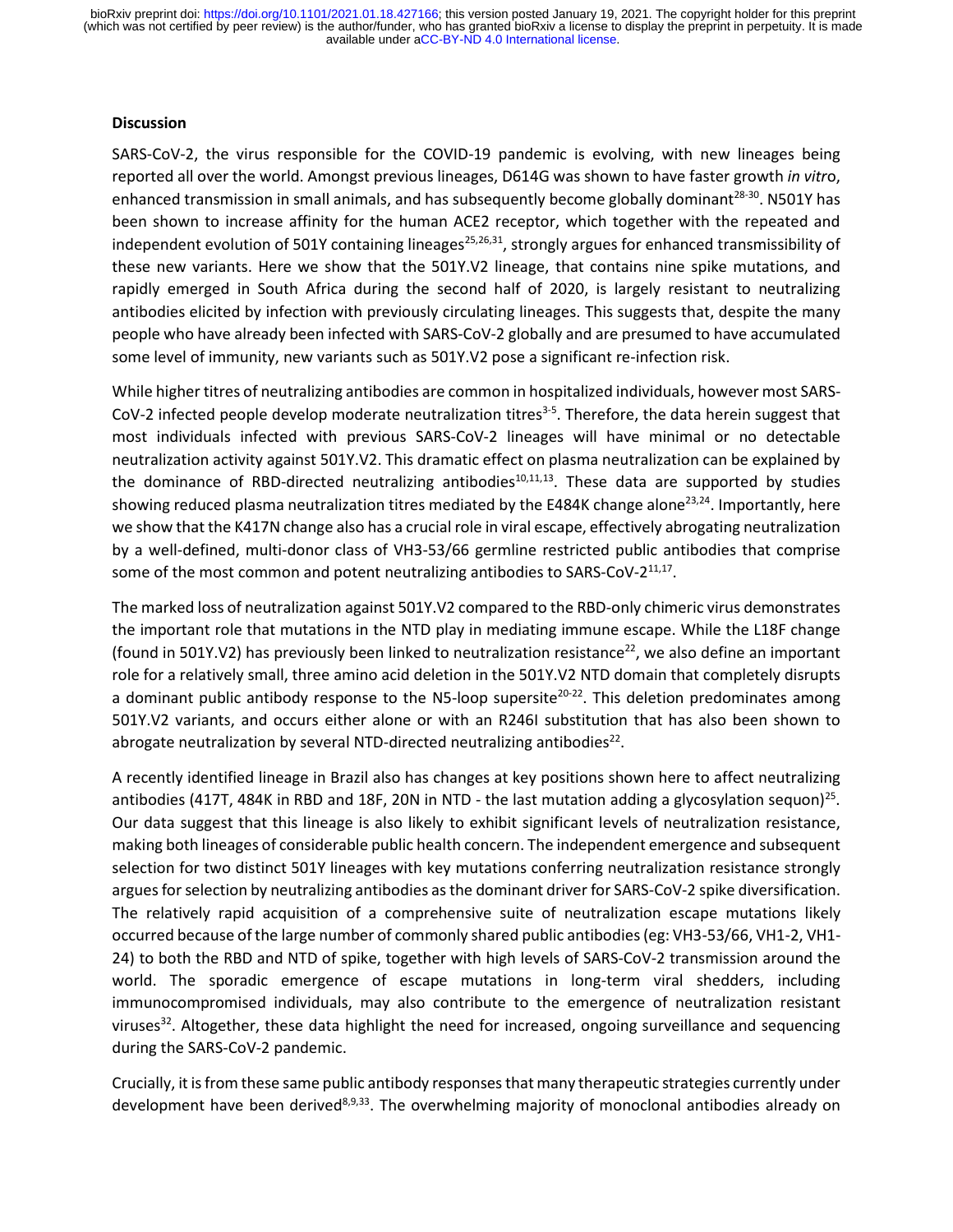the path to licensure target residues K417 or E484 and will therefore be ineffective against 501Y.V2. Amongst these antibodies, some have already been granted emergency use authorization in the USA (Regeneron Pharmaceuticals and Eli Lilly and Company). In addition, a next generation of potent neutralizing antibodies that target the NTD N5-loop supersite have been suggested for clinical development but are also likely to be futile against 501Y.V2.

These data also have implications for the effectiveness of SARS-CoV-2 vaccines, which are principally based on immune responses to the spike protein. Neutralizing antibodies have repeatedly been demonstrated as the primary correlate of protection for most vaccines, including those designed to prevent infection with respiratory pathogens<sup>34</sup>. Despite neutralization escape, we show here that a significant proportion of non-neutralizing, RBD binding antibodies remain active against 501Y.V2. While antibody effector functions elicited by infection and vaccination have been implicated in protecting from reinfection and disease<sup>35,36</sup>, the role of non-neutralizing antibodies and the efficacy of T cell responses to 501Y.V2 remain to be elucidated. Ultimately, the correlates of protection against SARS-CoV-2 infection and severe COVID-19 disease remain undetermined and rely upon ongoing large-scale clinical trials. Nevertheless, the speed and scope of 501Y.V2 mediated immune escape from pre-existing neutralizing antibodies highlight the urgent requirement for rapidly adaptable vaccine design platforms, and the need to identify less mutable viral targets for incorporation into future immunogens.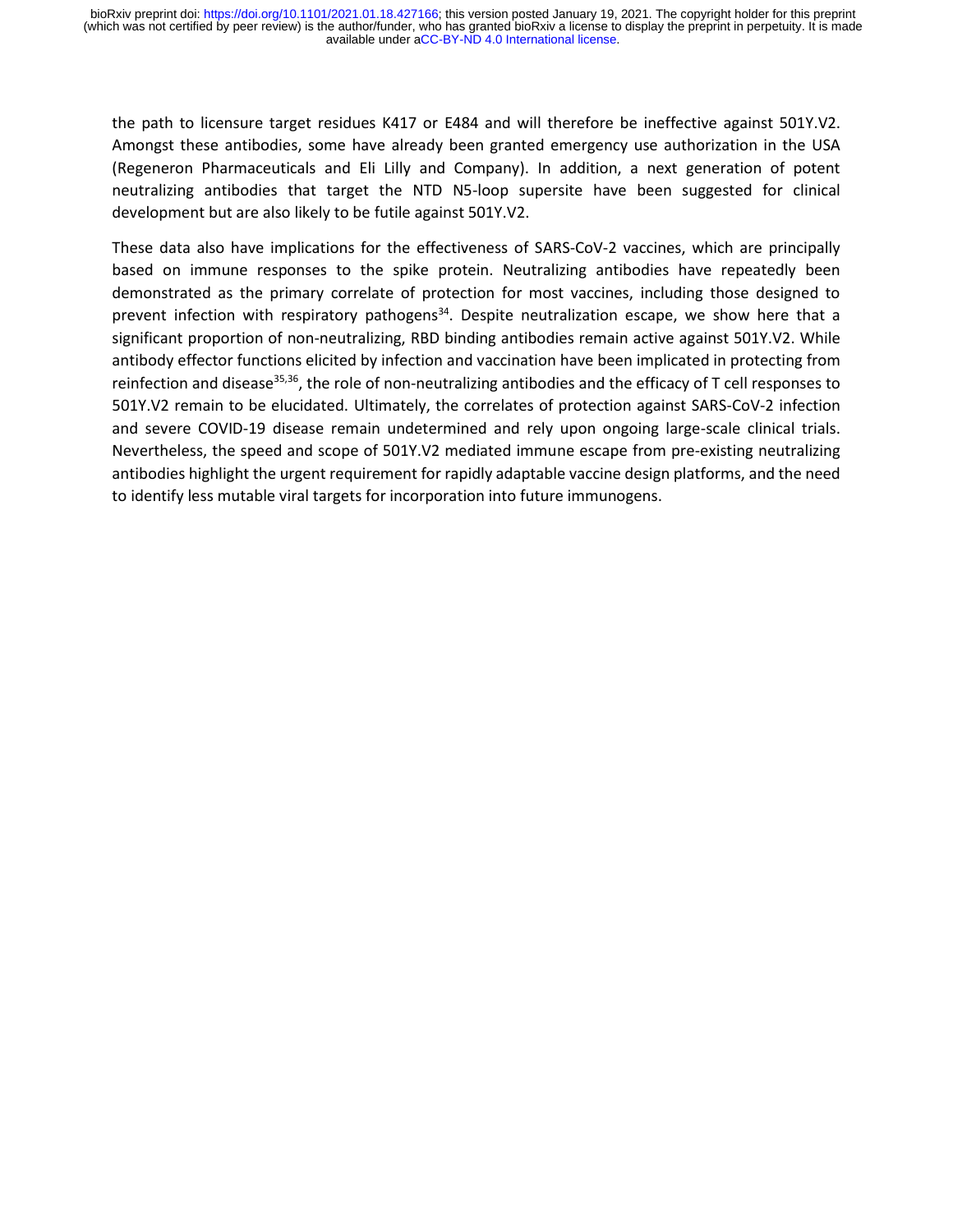# **References**

- 1 Wu, F. *et al.* A new coronavirus associated with human respiratory disease in China. *Nature* **579**, 265-269, doi:10.1038/s41586-020-2008-3 (2020).
- 2 Zhou, P. *et al.* A pneumonia outbreak associated with a new coronavirus of probable bat origin. *Nature* **579**, 270-273, doi:10.1038/s41586-020-2012-7 (2020).
- 3 Dan, J. M. *et al.* Immunological memory to SARS-CoV-2 assessed for up to 8 months after infection. *Science*, doi:10.1126/science.abf4063 (2021).
- 4 Wajnberg, A. *et al.* Robust neutralizing antibodies to SARS-CoV-2 infection persist for months. *Science* **370**, 1227-1230, doi:10.1126/science.abd7728 (2020).
- 5 Lau, E. H. Y. *et al.* Neutralizing antibody titres in SARS-CoV-2 infections. *Nat Commun* **12**, 63, doi:10.1038/s41467-020-20247-4 (2021).
- 6 Mercado, N. B. *et al.* Single-shot Ad26 vaccine protects against SARS-CoV-2 in rhesus macaques. *Nature* **586**, 583-588, doi:10.1038/s41586-020-2607-z (2020).
- 7 Rogers, T. F. *et al.* Isolation of potent SARS-CoV-2 neutralizing antibodies and protection from disease in a small animal model. *Science* **369**, 956-963, doi:10.1126/science.abc7520 (2020).
- 8 Marovich, M., Mascola, J. R. & Cohen, M. S. Monoclonal Antibodies for Prevention and Treatment of COVID-19. *JAMA* **324**, 131-132, doi:10.1001/jama.2020.10245 (2020).
- 9 Tuccori, M. *et al.* Anti-SARS-CoV-2 neutralizing monoclonal antibodies: clinical pipeline. *MAbs* **12**, 1854149, doi:10.1080/19420862.2020.1854149 (2020).
- 10 Piccoli, L. *et al.* Mapping Neutralizing and Immunodominant Sites on the SARS-CoV-2 Spike Receptor-Binding Domain by Structure-Guided High-Resolution Serology. *Cell* **183**, 1024-1042 e1021, doi:10.1016/j.cell.2020.09.037 (2020).
- 11 Barnes, C. O. *et al.* Structures of Human Antibodies Bound to SARS-CoV-2 Spike Reveal Common Epitopes and Recurrent Features of Antibodies. *Cell* **182**, 828-842 e816, doi:10.1016/j.cell.2020.06.025 (2020).
- 12 Kreer, C. *et al.* Longitudinal Isolation of Potent Near-Germline SARS-CoV-2-Neutralizing Antibodies from COVID-19 Patients. *Cell* **182**, 1663-1673, doi:10.1016/j.cell.2020.08.046 (2020).
- 13 Robbiani, D. F. *et al.* Convergent antibody responses to SARS-CoV-2 in convalescent individuals. *Nature* **584**, 437-442, doi:10.1038/s41586-020-2456-9 (2020).
- 14 Tzou, P. L. *et al.* Coronavirus Antiviral Research Database (CoV-RDB): An Online Database Designed to Facilitate Comparisons between Candidate Anti-Coronavirus Compounds. *Viruses* **12**, doi:10.3390/v12091006 (2020).
- 15 Barnes, C. O. *et al.* SARS-CoV-2 neutralizing antibody structures inform therapeutic strategies. *Nature* **588**, 682-687, doi:10.1038/s41586-020-2852-1 (2020).
- 16 Yuan, M. *et al.* Structural basis of a shared antibody response to SARS-CoV-2. *Science* **369**, 1119- 1123, doi:10.1126/science.abd2321 (2020).
- 17 Rapp, M. *et al.* Modular basis for potent SARS-CoV-2 neutralization by a prevalent VH1-2-derived antibody class. *bioRxiv* (2021).
- 18 Schoof, M. *et al.* An ultrapotent synthetic nanobody neutralizes SARS-CoV-2 by stabilizing inactive Spike. *Science* **370**, 1473-1479, doi:10.1126/science.abe3255 (2020).
- 19 Xiang, Y. *et al.* Versatile and multivalent nanobodies efficiently neutralize SARS-CoV-2. *Science* **370**, 1479-1484, doi:10.1126/science.abe4747 (2020).
- 20 Cerutti, G. *et al.* Potent SARS-CoV-2 Neutralizing Antibodies Directed Against Spike N-Terminal Domain Target a Single Supersite. *bioRxiv* (2021).
- 21 Chi, X. *et al.* A neutralizing human antibody binds to the N-terminal domain of the Spike protein of SARS-CoV-2. *Science* **369**, 650-655, doi:10.1126/science.abc6952 (2020).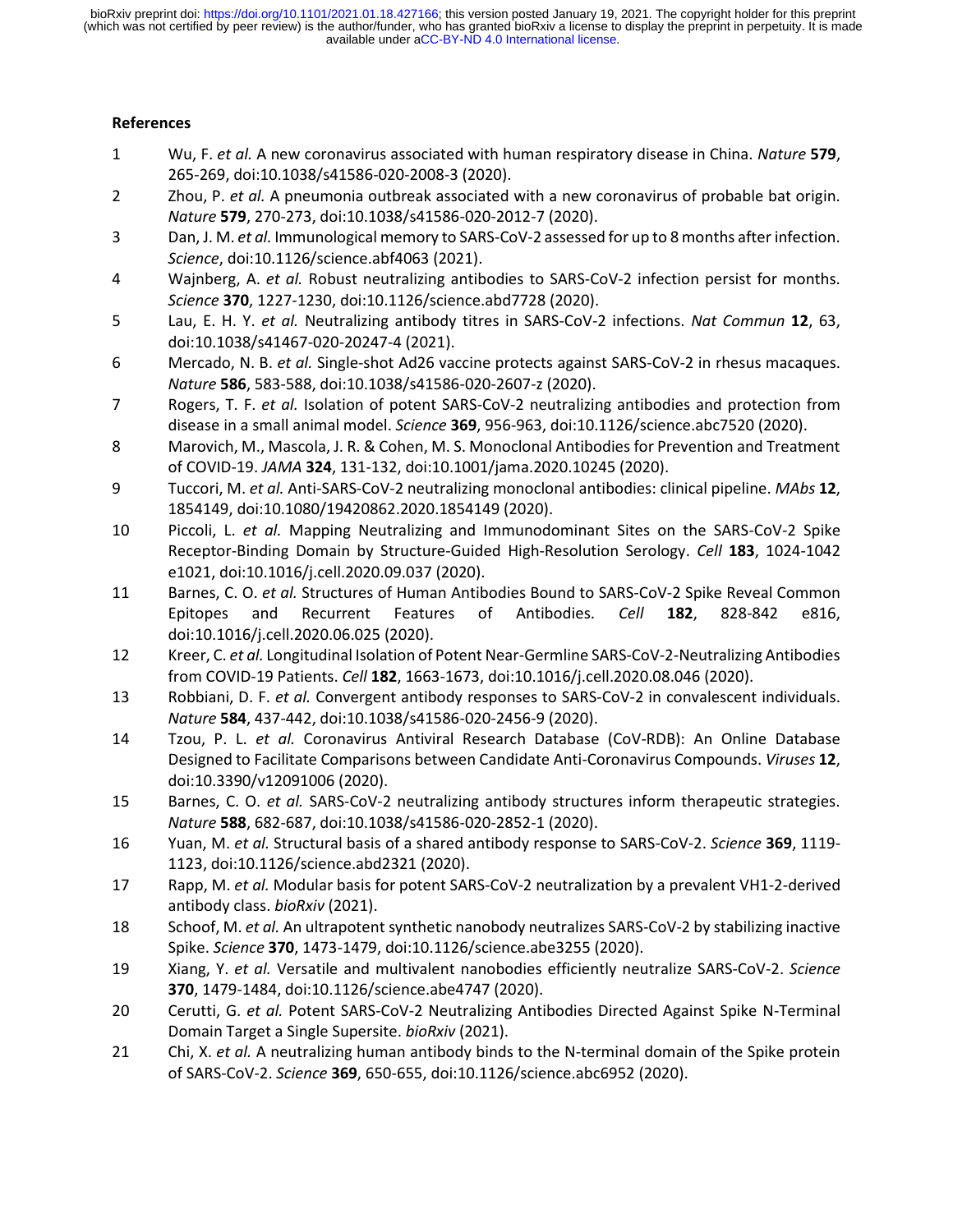- 22 McCallum, M. *et al.* N-terminal domain antigenic mapping reveals a site of vulnerability for SARS-CoV-2. *bioRxiv* (2021).
- 23 Greaney, A. J. *et al.* Comprehensive mapping of mutations to the SARS-CoV-2 receptor-binding domain that affect recognition by polyclonal human serum antibodies. *bioRxiv* (2021).
- 24 Weisblum, Y. *et al.* Escape from neutralizing antibodies by SARS-CoV-2 spike protein variants. *Elife* **9**, doi:10.7554/eLife.61312 (2020).
- 25 Genomic characterisation of an emergent SARS-CoV-2 lineage in Manaus: preliminary findings. *<https://virological.org/t/586> (2020)*.
- 26 Volz, E. *et al.* Transmission of SARS-CoV-2 Lineage B.1.1.7 in England: Insights from linking epidemiological and genetic data. *medRxiv* (2021).
- 27 Seow, J. *et al.* Longitudinal observation and decline of neutralizing antibody responses in the three months following SARS-CoV-2 infection in humans. *Nat Microbiol* **5**, 1598-1607, doi:10.1038/s41564-020-00813-8 (2020).
- 28 Plante, J. A. *et al.* Spike mutation D614G alters SARS-CoV-2 fitness. *Nature*, doi:10.1038/s41586- 020-2895-3 (2020).
- 29 Korber, B. *et al.* Tracking Changes in SARS-CoV-2 Spike: Evidence that D614G Increases Infectivity of the COVID-19 Virus. *Cell* **182**, 812-827 e819, doi:10.1016/j.cell.2020.06.043 (2020).
- 30 Hou, Y. J. *et al.* SARS-CoV-2 D614G variant exhibits efficient replication ex vivo and transmission in vivo. *Science* **370**, 1464-1468, doi:10.1126/science.abe8499 (2020).
- 31 Tegally, H. *et al.* Emergence and rapid spread of a new severe acute respiratory syndrome-related coronavirus 2 (SARS-CoV-2) lineage with multiple spike mutations in South Africa. *medRxiv* (2020).
- 32 Choi, B. *et al.* Persistence and Evolution of SARS-CoV-2 in an Immunocompromised Host. *N. Engl. J. Med.* **383**, 2291-2293, doi:10.1056/NEJMc2031364 (2020).
- 33 Al-Riyami, A. Z. *et al.* Clinical use of Convalescent Plasma in the COVID-19 pandemic: a transfusionfocussed gap analysis with recommendations for future research priorities. *Vox Sang.*, doi:10.1111/vox.12973 (2020).
- 34 Plotkin, S. A. Correlates of protection induced by vaccination. *Clin. Vaccine Immunol.* **17**, 1055- 1065, doi:10.1128/CVI.00131-10 (2010).
- 35 Atyeo, C. *et al.* Distinct Early Serological Signatures Track with SARS-CoV-2 Survival. *Immunity* **53**, 524-532 e524, doi:10.1016/j.immuni.2020.07.020 (2020).
- 36 Yu, J. *et al.* DNA vaccine protection against SARS-CoV-2 in rhesus macaques. *Science* **369**, 806-811, doi:10.1126/science.abc6284 (2020).
- 37 Walls, A. C. *et al.* Structure, Function, and Antigenicity of the SARS-CoV-2 Spike Glycoprotein. *Cell* **183**, 1735, doi:10.1016/j.cell.2020.11.032 (2020).
- 38 Berman, H. M. *et al.* The Protein Data Bank. *Nucleic Acids Res.* **28**, 235-242, doi:10.1093/nar/28.1.235 (2000).
- 39 Schrodinger, LLC. *The PyMOL Molecular Graphics System, Version 1.8* (2015).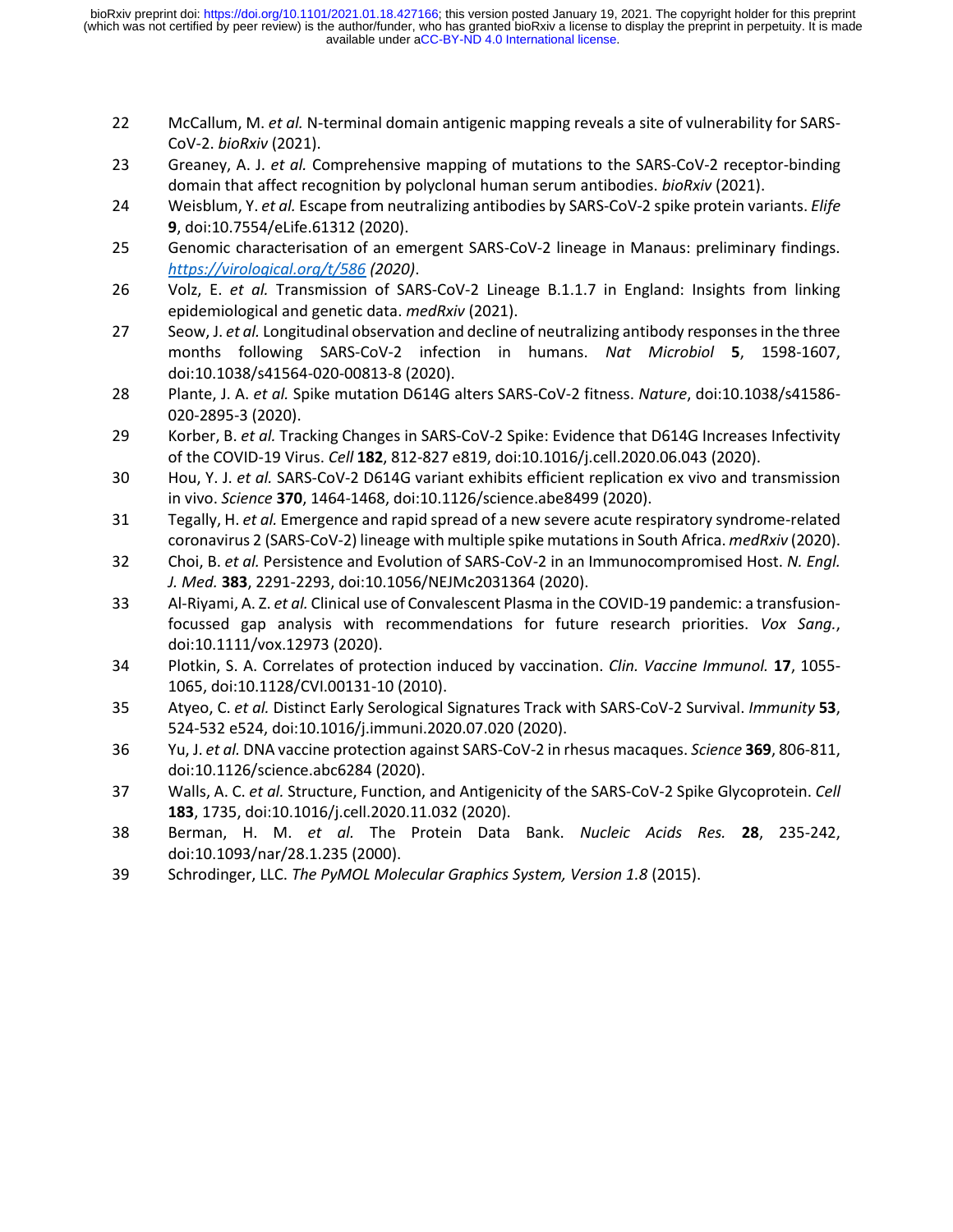### **Materials and Methods**

### **Samples and ethics approvals**

Plasma/serum samples were obtained from HIV negative individuals enrolled into one of three studies described below.

*Hospitalised Steve Biko Cohort.* This study has been given ethics approval by the University of Pretoria, Human Research Ethics Committee (Medical) (247/2020). Serum samples were obtained (longitudinally) from hospitalized patients with PCR confirmed SARS-CoV-2 infection, known HIV status and aged ≥18 years. Samples from six participants with symptom onset between May-August 2020 and were used.

*Novel Coronavirus (COVID-19) viral shedding and clinical characterization study*. This study has been given ethics approval by the University of the Witwatersrand Human Research Ethics Committee (Medical) M160667. Serum samples were obtained (longitudinally) from hospitalized patients with PCR confirmed SARS-CoV-2 infection, known HIV status and aged ≥18 years. Samples from six participants with symptom onset between May-September 2020 and were used.

*SANBS.* Plasma were obtained from blood donors of the South African National Blood Service (ethics clearance from SANBS Human Research Ethics Committee 2019/0519), who had PCR confirmed SARS-CoV-2 infection, had recovered and were at least 28 days post-symptom onset. All donors met the standard eligibility criteria for donors who donate source plasma, which includes being generally healthy, being older than 18-years of age, weighing more than 55kg and leading a lifestyle that reduces risk of acquiring transfusion transmissible infections. Only male and nulliparous females were accepted as CCP donors.

# **Structural modelling**

The closed prefusion SARS-CoV-2 Spike protein was modelled on PDBID 6VXX<sup>37</sup>, while a model of the RBD was averaged from Nab bound structures from PDBID 6LZG, 6WPS, 6XE1, 7BZ5, 7C01, 7JMP, 7K8M, 7K8S, 7K8U, 7K8V, 7K8W, 7JMO, 7K8X, 7K8Z, 7K90, 7BYR, 6WPS, and 6XDG. The 501Y.V2 NTD domain was modelled using both antibody constrained (PDBID  $7C2L^{21}$ ) and unconstrained structures of Spike deposited in the protein databank<sup>38</sup>. Buried interfaces were calculated using PDBePISA (https://www.ebi.ac.uk/pdbe/pisa/pistart.html) and structures were visualized in PyMol<sup>39</sup>.

# **Expression and purification of SARS-CoV-2 antigens**

Monoclonal antibodies or recombinant SARS-CoV-2 RBD+SBD1 or NTD proteins were transfected in FreeStyle 293F suspension cells (Life Technologies) using PEIMAX transfection reagent (Polysciences). Transfections were incubated at 220 rpm, 37 °C, 9% CO<sub>2</sub> for 6-7 days, and clarified supernatants were purified using nickel affinity or protein A and size-exclusion chromatography.

# **ELISA**

Recombinant RBD+SBD1 proteins were coated at 2 μg/ml onto 96-well, high-binding plates, and incubated overnight at 4 °C. The plates were then washed and incubated at 37 °C for 1-2 hours in blocking buffer (5% skimmed milk powder, 0.05% Tween 20, 1x PBS). Plasma samples were added at 1:100 and serially diluted 5-fold in blocking buffer. Following a 1-hour incubation at 37 °C, an anti-human horseradish peroxidase-conjugated antibody was added for 1-hour at 37 °C. The signal was developed with TMB substrate (Thermofisher Scientific) for 5 minutes at room temperature, followed by the addition of 1M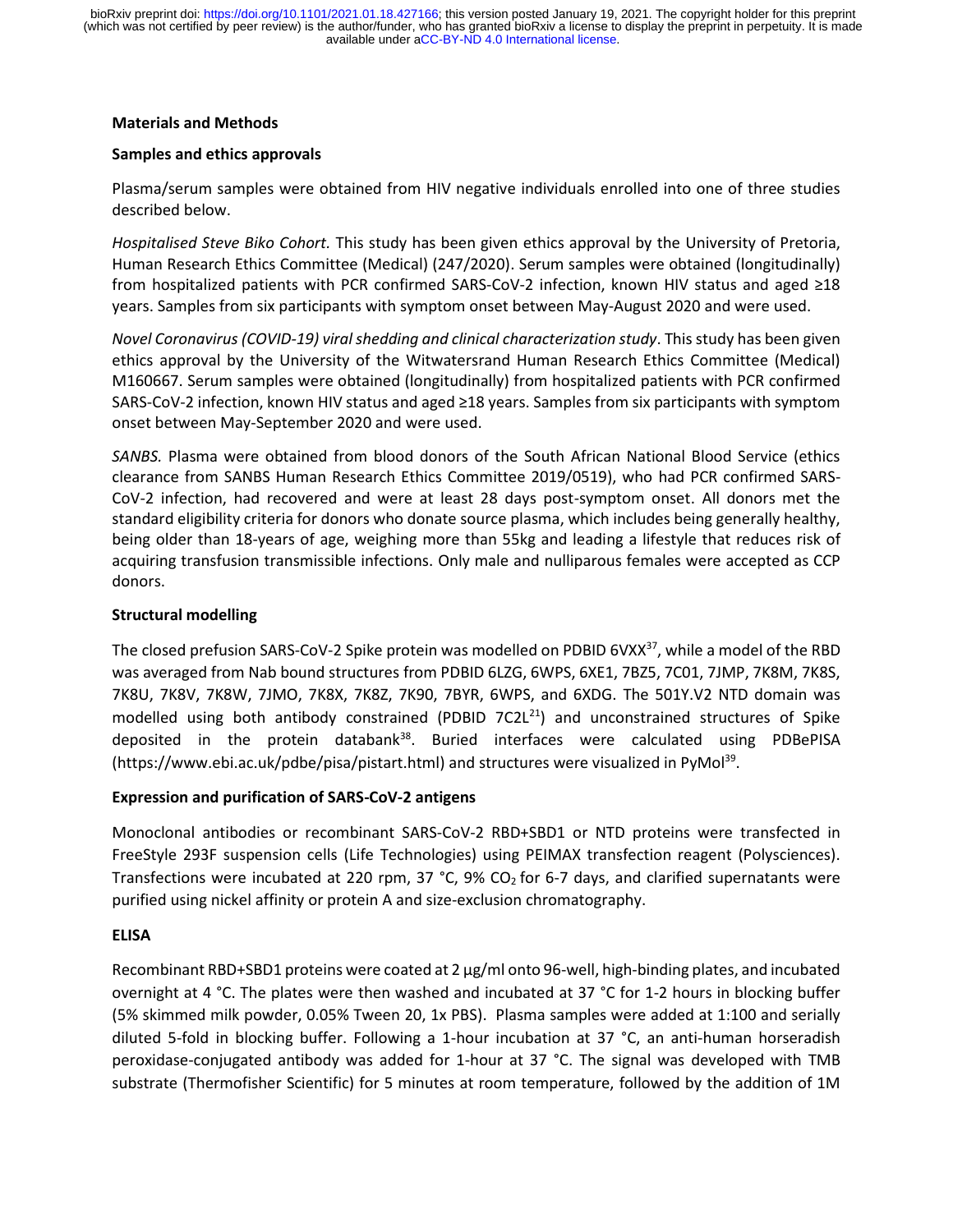H2SO<sup>4</sup> stop solution. Absorbance at 450nm was measured and used to calculate area under the curve (AUC) using Graphpad Prism v8.4.2.

# **Lentiviral pseudovirus production and neutralization assay**

293T/ACE2.MF cells modified to overexpress human ACE2 were kindly provided by Dr Mike Farzan, Scripps Research. Cells were cultured in DMEM (Gibco BRL Life Technologies) containing 10% heat-inactivated FBS and 3 μg/mL puromycin at 37°C, 5% CO2. Cell monolayers were disrupted at confluency by treatment with 0.25% trypsin in 1 mM EDTA (Gibco BRL Life Technologies).

The SARS-CoV-2, Wuhan-1 spike, cloned into pCDNA3.1 was mutated using the QuikChange Lightning Site-Directed Mutagenesis Kit (Agilent Technologies) to include D614G (original) or K417N, E484K, N501Y, D614G (RBD only) or L18F, D80A, D215G, Δ242-244, K417N, E484K, N501Y, D614G, A701V (501Y.V2). Pseudoviruses were produced by co-transfection with a lentiviral backbone (HIV-1 pNL4.luc encoding the firefly luciferase gene) and either of the SARS-CoV-2 spike plasmids with PEIMAX (Polysicences). Culture supernatants were clarified of cells by 0.45μM filter and sored at -70°C.

Plasma/serum samples were heat-inactivated and clarified by centrifugation. Pseudovirus and serially diluted plasma/sera were incubated for 1 hour at 37°C, 5% CO<sub>2</sub>. Cells were added at 1x10<sup>4</sup> cells per well after 72 hours incubation at 37°C, 5% CO2, luminescence was measured using PerlinElmer Life Sciences Model Victor X luminometer. Neutralization was measured as described by a reduction in luciferase gene expression after single-round infection of 293T/ACE2.MF cells with spike-pseudotyped viruses. Titers were calculated as the reciprocal plasma dilution (ID50) causing 50% reduction of relative light units (RLU). Equivalency was established through participation in the SARS-CoV-2 Neutralizing Assay Concordance Survey (SNACS) Concordance Survey 1 (CS1) run by EQAPOL and VQU, Duke Human Vaccine Institute.

# **Acknowledgements**

We thank the COVID-19 convalescent plasma donors, the staff of the South African National Blood Services for contributing samples that enabled this work, Zelda van der Walt, Talita de Villiers, Wesley van Hougenhouck-Tulleken for contributing to patient management and sample collection and Amelia Buys for technical support. We thank the participants of the Novel Coronavirus (COVID-19) viral shedding and clinical characterization study (University of the Witwatersrand Health Research Ethics (Medical) committee reference M160667) who contributed samples and the GERMS-SA clinical staff for their contributions to sample and data collection. We acknowledge funding from the South African Medical Research Council (Reference numbers 96825, SHIPNCD 76756 and DST/CON 0250/2012), The Wellcome Trust (Grant no 221003/Z/20/Z),) United States Centers for Disease Control and Prevention (Grant number 5 U01IP001048-05-00) and the ELMA South Africa Foundation (Grant number 20-ESA011). P.L.M. is supported by the South African Research Chairs Initiative of the Department of Science and Innovation and the NRF (Grant No 98341). C.K.W. is supported by Fogarty International Center of the National Institutes of Health under Award Number R21TW011454 (This work is solely the responsibility of the authors and does not necessarily represent the official views of the National Institutes of Health) as well as the FLAIR Fellowship program under award number FLR\R1\201782 (The FLAIR Fellowship Programme is a partnership between the African Academy of Sciences and the Royal Society funded by the UK Government's Global Challenges Research Fund). KvdB is supported in part by the Fogarty International Centre or the National Institutes of Health under Award Number 1D43TW010345. We thank Drs Nicole Doria-Rose, David Montefiori, Elise Landais and Michael Farzan for reagents and assistance in establishing